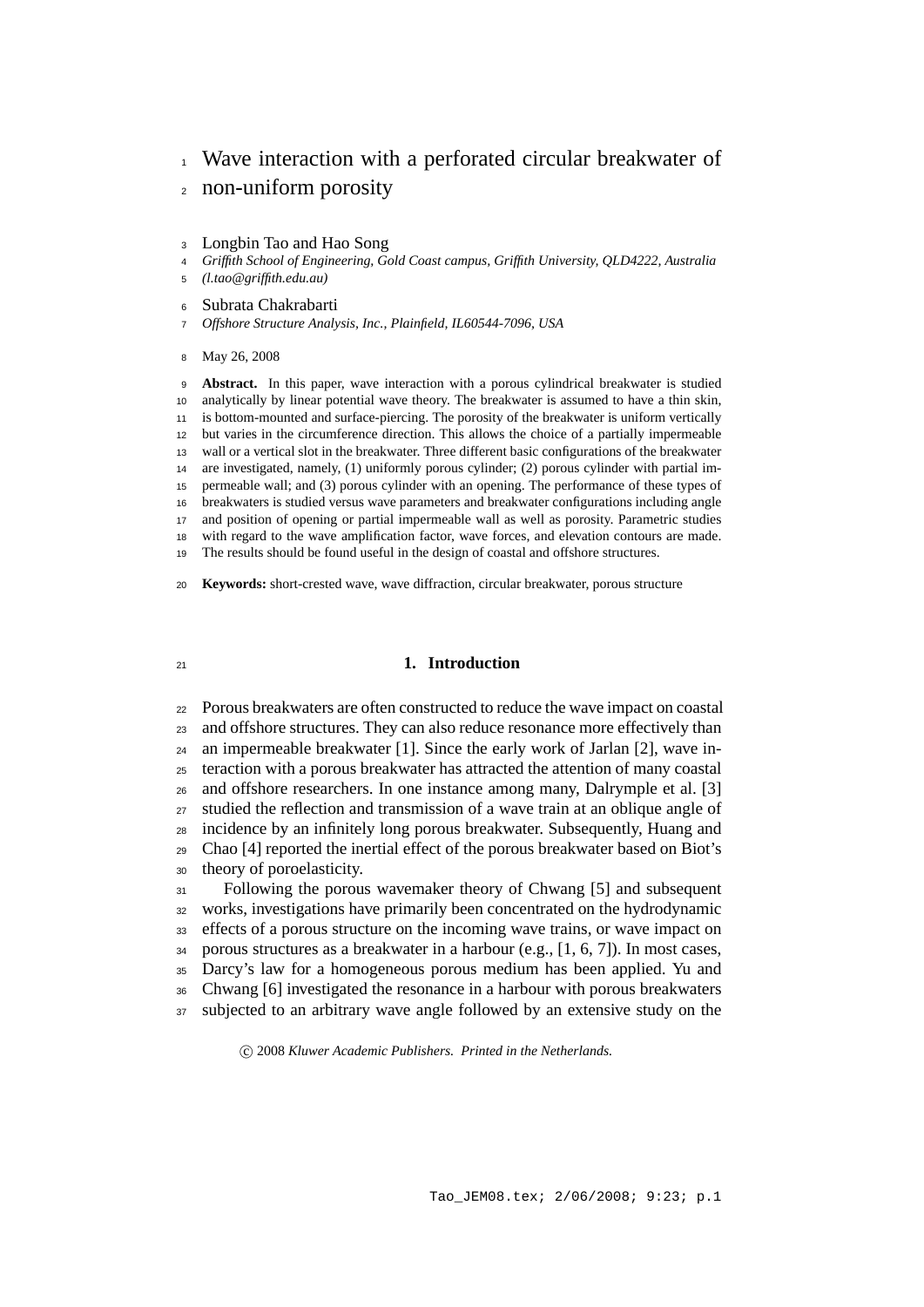wave transmission characteristics past a porous structure [7]. They also in- vestigated the behaviour of waves within the porous medium. It was found that there is an optimum thickness for a porous structure beyond which any further increase in the thickness may not lead to an appreciable improvement in reducing its transmission and reflection characteristics. Wang and Ren [8] studied the performance of a flexible porous breakwater, and found that hy- drodynamic forces on the interior cylinder as well as wave amplitudes around the windward side of the interior cylinder are reduced when compared to the case of a direct wave impact on the interior cylinder. More related works can be found in the review article of Chwang and Chan [1].

 The aforementioned studies on the interaction of ocean surface waves with a vertical porous breakwater have generally been two-dimensional. In reality, however, the ocean waves are more complex, and better described by three-dimensional (3D) short-crested waves. They also commonly arise, for example, from the oblique interaction of two travelling plane waves or inter- secting swell waves, or from the reflection of waves at non-normal incidence off a vertical seawall, as well as from the diffraction about the surface bound- aries of a structure of finite length. These multi-directional, multi-component waves are of paramount importance in coastal and offshore engineering de- sign. In contrast to plane waves propagating in a single direction, and the standing waves fluctuating vertically in a confined region, short-crested waves can be doubly periodic in two horizontal directions, one in the direction of propagation and the other normal to it [9].

 Theoretical analysis on short-crested wave interaction with a vertical cylin- der can be found in [10–12]. Zhu [10] presented an analytic solution to the diffraction problem for a solid circular cylinder in short-crested waves us- ing linear potential wave theory and found that the pressure distribution and wave run-up on the cylinder were quite different from those of plane incident waves. Their patterns become very complex as ka (i.e., total incident wave number k times cylinder radius a) becomes large. The hydrodynamic forces on the cylinder become smaller as the short-crestedness of the incident waves increases. Subsequently, Zhu and Moule [11] observed that the hydrodynamic force induced by short-crested waves varies with the phase angle perpen- dicular to the direction of wave propagation. Later, Zhu and Satravaha [12] extended the analytical solution for the velocity potential to second-order.

 Although efforts have been made on wave interaction with porous cylin- ders and breakwaters, there is no relevant work on the wave interaction with a perforated cylindrical breakwater having variable porosity and opening. In this paper, analytical solutions are derived to study this problem in a quan- titative manner. Detailed numerical results are presented over a broad range of incident short-crested wave parameters as well as structural configurations including the porosity of the breakwater and the angle and position of the impermeable wall and opening. In particular, their effects on wave amplifica-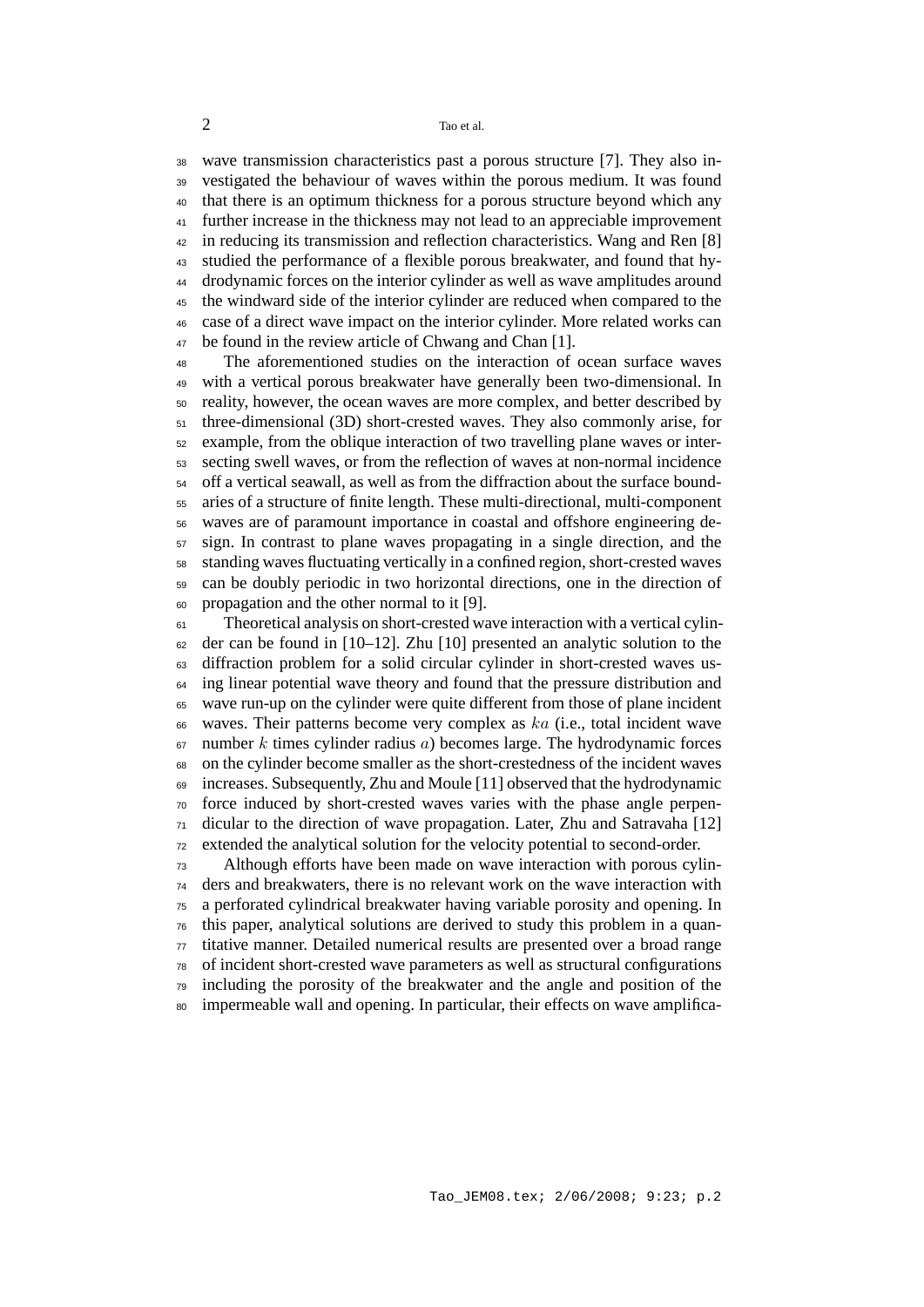<sup>81</sup> tion factors, wave forces, and wave elevation contours near the structure are <sup>82</sup> discussed.

#### <sup>83</sup> **2. Theoretical Consideration**

# 84 2.1. PROBLEM DESCRIPTION

 It is worth noting that theoretical derivation can be made on 2D plane waves, and the linear solutions of 3D short-crested waves can be obtained by linear superposition of two plane waves. We intend to extend this study to include nonlinear effects. Therefore, in this section, the mathematical formulae are derived for a general case of interaction of 3D short-crested waves with a porous cylindrical breakwater of variable porosity. Note that the solutions for the 2D limiting cases, i.e., a plane incident wave and a standing wave, can be 92 instantly recovered from it by letting  $k_y = 0$  and  $k_x = 0$  ( $k_x =$  wave number 93 in x direction,  $k_y$  = wave number in y direction) respectively.

<sup>94</sup> Consider a monochromatic short-crested wave train propagating in the  $95$  direction of the positive x axis. A perforated cylindrical breakwater extends  $96$  from the sea bottom to above the free surface of the ocean along z axis. The <sup>97</sup> origin is placed at the centre of the cylindrical breakwater on the mean water <sup>98</sup> surface (see Fig. 1). A partially impermeable wall or opening is located at 99  $\theta \in (\varepsilon_1, \varepsilon_2)$  in cylindrical coordinates  $(r, \theta, z)$ . The whole fluid region is 100 divided into two regions - the region inside the breakwater,  $\Omega_1$  and the region 101 outside the breakwater,  $\Omega_2$ . The following notation are used in the paper: 102  $\Phi_j$  = total velocity potential,  $\Phi_j^I$  = velocity potential of incident wave, 103  $\Phi_j^S$  = velocity potential of scattered wave,  $k =$  total wave number,  $\omega =$ 104 wave frequency,  $h =$  water depth,  $A =$  amplitude of incident wave,  $a =$ 105 radius of the cylindrical breakwater,  $t = \text{time}$ ,  $\rho = \text{mass density of water}$ , and 106 g = gravitational acceleration. The subscripts  $j(j = 1, 2)$  denote the physical 107 parameters in the region  $\Omega_i$  ( $j = 1, 2$ ).

<sup>108</sup> Assume that the fluid is inviscid and incompressible, and the flow is ir-109 rotational. Then the fluid flow can be described by a velocity potential  $\Phi_i$ , <sup>110</sup> which satisfies the Laplace equation

$$
\nabla^2 \Phi_j = 0 \qquad \text{in} \quad \Omega_j,\tag{1}
$$

<sup>111</sup> subject to the combined linearised free surface boundary condition

$$
\Phi_{j,tt} + g\Phi_{j,z} = 0 \quad \text{at} \quad z = 0,\tag{2}
$$

<sup>112</sup> and the bottom condition

$$
\Phi_{j,z} = 0 \qquad \text{at} \quad z = -h,\tag{3}
$$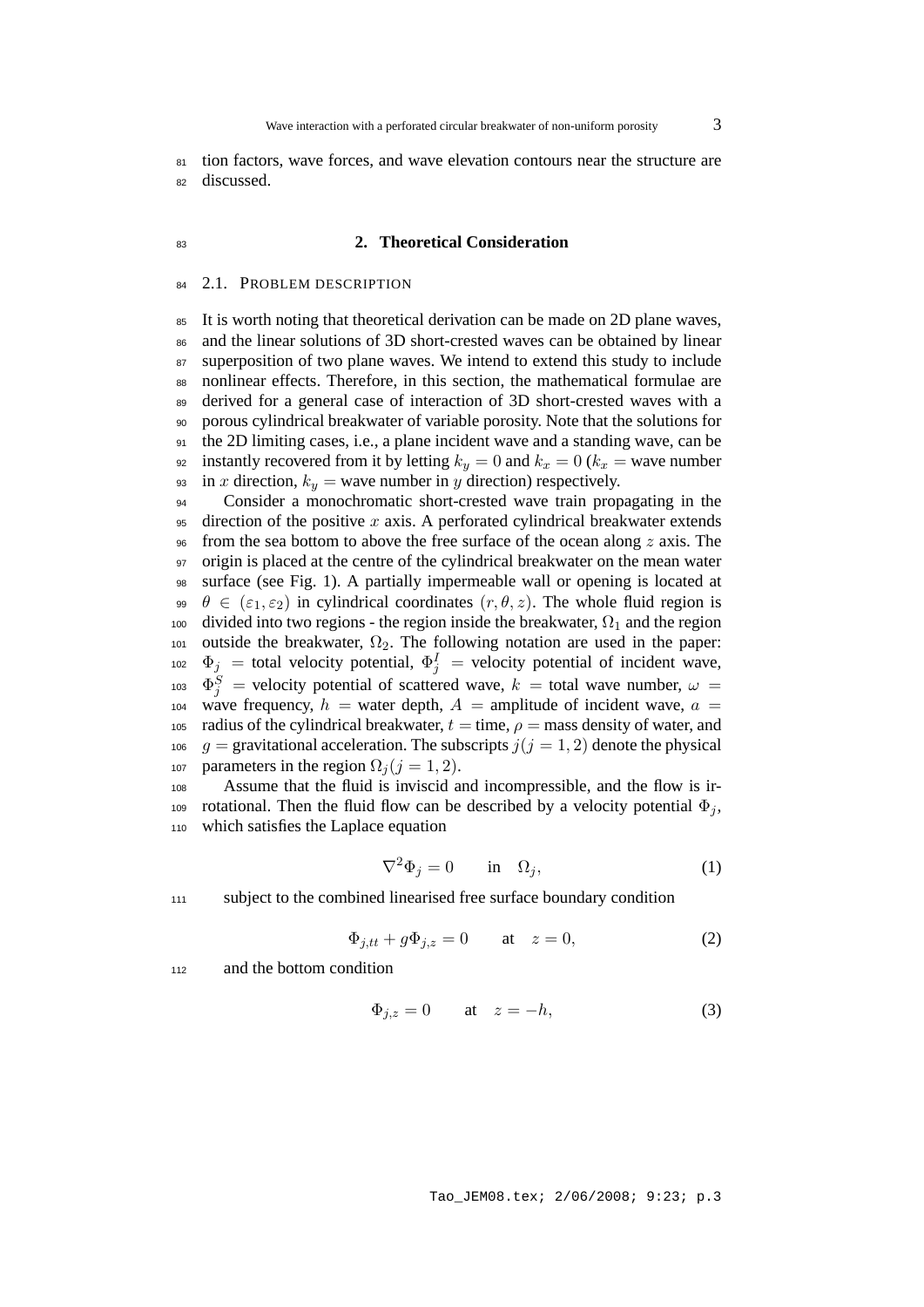

*Figure 1.* Definition sketch of short-crested waves on a porous cylindrical breakwater.

<sup>113</sup> where the comma in the subscript designates partial derivative with respect <sup>114</sup> to the variable following it.

115 The total velocity potential in region  $\Omega_2$  can be expressed by the summa-<sup>116</sup> tion of the incident and scattered wave velocity potentials

$$
\Phi_2 = \Phi_2^I + \Phi_2^S \qquad \text{in} \quad \Omega_2,\tag{4}
$$

117 where  $\Phi_2^I$  and  $\Phi_2^S$  also satisfy (1) - (3).

<sup>118</sup> The velocity potential of the linear short-crested incident wave [13] trav- $119$  elling principally in the positive x direction is given by the real part of

$$
\Phi_2^I = -\frac{igA}{\omega} f(z, h) e^{i(k_x x - \omega t)} \cos(k_y y) \quad \text{in} \quad \Omega_2,\tag{5}
$$

120 where  $k^2 = k_x^2 + k_y^2$ , and

$$
f(z,h) = \frac{\cosh k(z+h)}{\cosh kh}.
$$
 (6)

121 The term  $f(z, h)$  leads to the sea bottom condition being automatically <sup>122</sup> satisfied, while the linearised free surface boundary condition is satisfied <sup>123</sup> using the following dispersion relationship

$$
\omega^2 = gk \tanh kh. \tag{7}
$$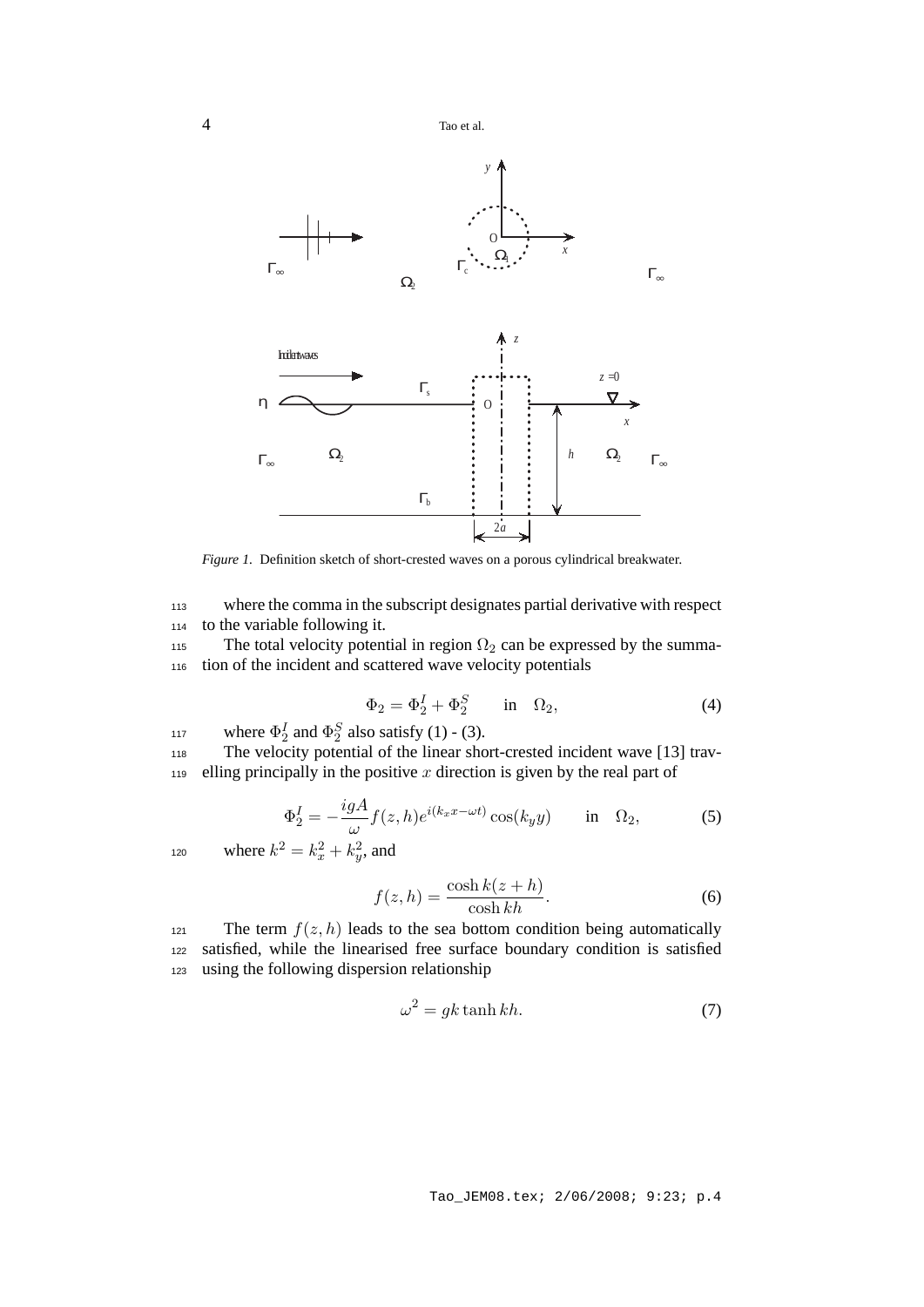<sup>124</sup> Assuming that the fluid flow passing through the perforated breakwater <sup>125</sup> as a porous boundary obeys Darcy's law [14], the boundary condition on <sup>126</sup> perforated breakwater can be expressed as [5]

$$
\Phi_{1,r} = \Phi_{2,r} = iG(\theta)k(\Phi_1 - \Phi_2) \quad \text{on} \quad r = a,\tag{8}
$$

$$
\Phi_{2,r}^S = iG(\theta)k(\Phi_1 - \Phi_2^S - \Phi_2^I) - \Phi_{2,r}^I \quad \text{on} \quad r = a,\tag{9}
$$

where r is the radial axis,  $i =$ where r is the radial axis,  $i = \sqrt{-1}$ ,  $G(\theta) = \frac{\rho \omega d(\theta)}{\mu}$  is a measure of the 128 porosity,  $\mu$  is the coefficient of dynamic viscosity,  $d(\theta)$  is a material constant 129 having the dimension of length. The porous effect parameter  $G$  is a dominant parameter in the present study. Its value depends on the geometrical parame- ters of the permeable wall and wave factors [15]. The geometrical parameters of a permeable wall consist mainly of geometrical porosity, plate thickness and porous shape. In engineering practices, the geometrical porosity is about 20% and can reach as high as 60% or higher in some circumstances. Sev- eral porous shapes are common in coastal or offshore structures, including slit, screen and circular or rectangular holes. Detailed method of estimate of G could be found in [15]. In addition, the scattered potential satisfies the Sommerfeld radiation condition at infinity as follows:

$$
\lim_{kr \to \infty} (kr)^{1/2} \left( \Phi_{2,r}^S - ik\Phi_2^S \right) = 0 \quad \text{in} \quad \Omega_2. \tag{10}
$$

Therefore, the scattered wave velocity potential  $\Phi_2^S$  in  $\Omega_2$  is governed <sup>140</sup> by the Laplace equation (1) with the boundary conditions (2) and (3), the 141 boundary condition at the interface of fluid and breakwater at  $r = a(8)$  and <sup>142</sup> (9), and the radiation condition (10).

143 The velocity potential  $\Phi_1$  in the interior domain  $\Omega_1$  is governed by the <sup>144</sup> Laplace equation (1) with the boundary conditions (2) and (3), and the bound-145 ary conditions at the interface of fluid and breakwater at  $r = a$ :

$$
\Phi_{1,r} = iG(\theta)k(\Phi_1 - \Phi_2^S - \Phi_2^I) \quad \text{on} \quad r = a. \tag{11}
$$

 These constitute two sets of the governing equation and corresponding boundary conditions for the diffraction of short-crested waves by a vertical perforated cylindrical breakwater with nonuniform porosity, corresponding to boundary-value problems in a bounded domain and an unbounded domain 150 respectively. After obtaining  $\Phi_2^S$ ,  $\Phi_2$  and  $\Phi_1$  by solving the above boundary- value problems, all the physical quantities including the fluid particle velocity, free surface elevation and the dynamic pressure can be calculated respectively <sup>153</sup> from

$$
\mathbf{v}_j = \nabla \Phi_j,\tag{12}
$$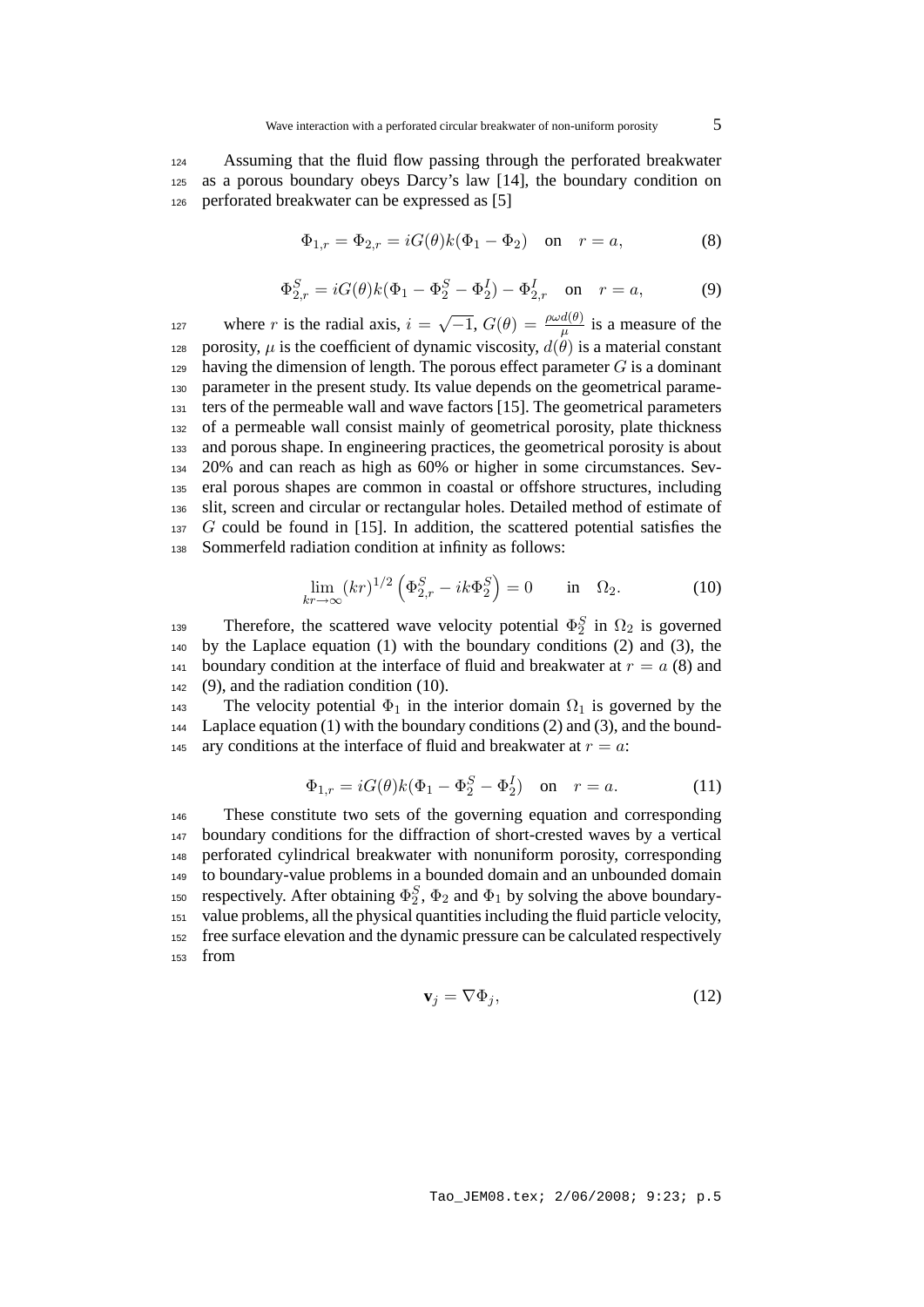$$
\eta_j = \frac{i\omega}{g} \Phi_j|_{z=0, t=0},\tag{13}
$$

$$
p_j = -\rho \Phi_{j,t}.\tag{14}
$$

# <sup>154</sup> 2.2. ANALYTICAL SOLUTION

<sup>155</sup> The incident wave potential (5) can be written in the cylindrical coordinates <sup>156</sup> as

$$
\Phi_2^I = -\frac{igA}{\omega} f(z, h) e^{-i\omega t} \left[ \sum_{m=0}^{+\infty} \varepsilon_m i^m J_m(k_x r) \cos(m\theta) \right] \left[ \sum_{n=0}^{+\infty} \varepsilon_n J_{2n}(k_y r) \cos(2n\theta) \right],
$$
\n(15)

<sup>157</sup> where

$$
\varepsilon_m = \begin{cases} 1 & \text{for} \quad m = 0 \\ 2 & \text{for} \quad m \neq 0 \end{cases} \tag{16}
$$

158 and the  $J_m$  and  $J_{2n}$  are Bessel functions of mth and 2nth order respec-<sup>159</sup> tively.

<sup>160</sup> Splitting the product of the two trigonometric functions, and truncating 161 the infinite series at  $m = M$  and  $n = N$ , (15) becomes

$$
\Phi_2^I = -\frac{igA}{2\omega} f(z, h)e^{-i\omega t} \sum_{m=0}^M \sum_{n=0}^N \varepsilon_m \varepsilon_n i^m J_m(k_x r) J_{2n}(k_y r)
$$

$$
\cdot [\cos(m+2n)\theta + \cos(m-2n)\theta]. \tag{17}
$$

<sup>162</sup> (17) can be further simplified as

$$
\Phi_2^I = -\frac{igA}{\omega} f(z, h) e^{-i\omega t} \sum_{l=0}^L \psi_l(k_x r, k_y r) \cos(l\theta),\tag{18}
$$

163 where  $L = M + 2N$ , and

$$
\psi_l(k_x r, k_y r) = \frac{1}{2} \Big\{ \sum_{n=\max\{0, \lceil (l-M)/2 \rceil\}}^{\min\{N, \lfloor l/2 \rfloor\}} \varepsilon_{l-2n} \varepsilon_n i^{l-2n} J_{l-2n}(k_x r) J_{2n}(k_y r) + \sum_{n=0}^{\min\{N, \lfloor (M-l)/2 \rfloor\}} \varepsilon_{l+2n} \varepsilon_n i^{l+2n} J_{l+2n}(k_x r) J_{2n}(k_y r) + \sum_{n=\lceil l/2 \rceil}^{\min\{N, \lfloor (M+l)/2 \rfloor\}} \varepsilon_{2n-l} \varepsilon_n i^{2n-l} J_{2n-l}(k_x r) J_{2n}(k_y r) \Big\}, (19)
$$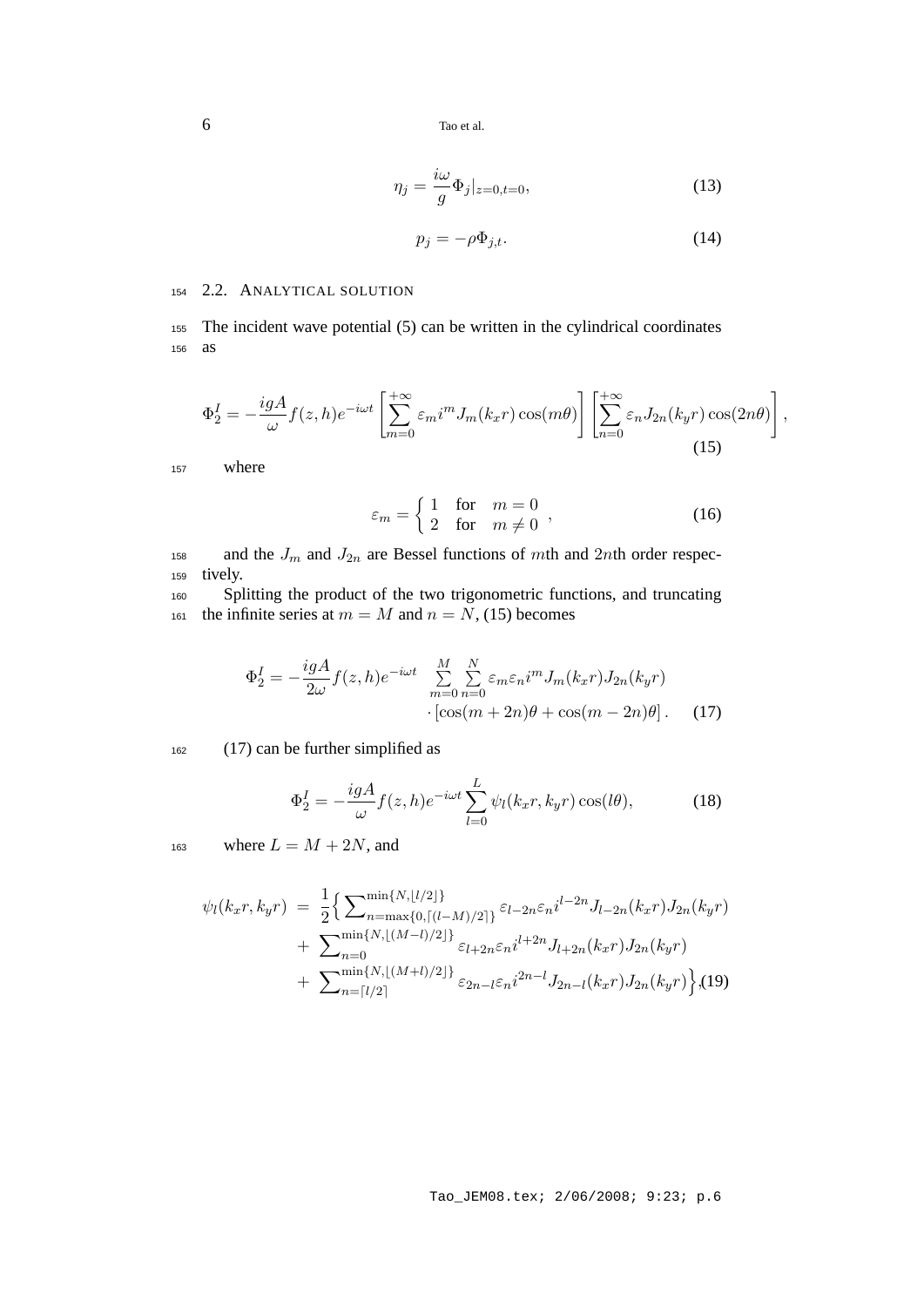164 in which  $\lceil \quad \rceil$  is a function giving the greatest integer less than or equal to  $165$  its argument and  $\vert \vert$  is a function returning the smallest integer greater than <sup>166</sup> or equal to its argument.

<sup>167</sup> According to [6] and [10], the evanescent waves do not exist in the ab-<sup>168</sup> sence of related boundary conditions. The solution of the scattered velocity 169 potential in region  $\Omega_2$  can be constructed by the following expression

$$
\Phi_2^S = -\frac{igA}{\omega} f(z, h) e^{-i\omega t} \left\{ \sum_{l=0}^L A_l^1 \cos(l\theta) H_l(kr) + \sum_{l=1}^L A_l^2 \sin(l\theta) H_l(kr) \right\},\tag{20}
$$

170 which satisfies the Laplace equation (1), boundary conditions (2) and (3), 171 and the Sommerfeld radiation condition (10) for all  $A_l^1$  and  $A_l^2$ , where  $H_l$  is 172 the Hankel functions of the first kind, and  $A_l^1$  and  $A_l^2$  are unknown complex <sup>173</sup> coefficients.

174 Similarly, the solution of the velocity potential in the interior region  $\Omega_1$ <sup>175</sup> can be constructed as

$$
\Phi_1 = -\frac{igA}{\omega} f(z, h)e^{-i\omega t} \left\{ \sum_{l=0}^L B_l^1 \cos(l\theta) J_l(kr) + \sum_{l=1}^L B_l^2 \sin(l\theta) J_l(kr) \right\},\tag{21}
$$

<sup>176</sup> where  $B_l^1$  and  $B_l^2$  are unknown complex coefficients.

177 Substituting (18), (20) and (21) into the body boundary conditions (8) and <sup>178</sup> (11), and noting the orthogonality property of the trigonometric functions, we <sup>179</sup> have

$$
B_l^1 J_l'(ka) = \psi_l'(k_x a, k_y a)/k + A_l^1 H_l'(ka), \qquad (22)
$$

$$
B_l^2 J_l'(ka) = A_l^2 H_l'(ka), \tag{23}
$$

$$
\sum_{l=0}^{L} [B_l^1 J_l(ka) - A_l^1 H_l(ka) - \psi_l(k_x a, k_y a)] \cos(l\theta)
$$

$$
+ \sum_{l=1}^{L} [B_l^2 J_l(ka) - A_l^2 H_l(ka)] \sin(l\theta)
$$

$$
= \frac{1}{iG(\theta)} \left\{ \sum_{l=0}^{L} B_l^1 J'_l(ka) \cos(l\theta) + \sum_{l=1}^{L} B_l^2 J'_l(ka) \sin(l\theta) \right\} \quad (G \neq 0), (24)
$$

 $180$  where the prime denotes the derivative with respect to r.

181 It should be noted that (24) is not appropriate when  $G = 0$ . However, if 182 a very small value (e.g.  $1e^{-12}$ ) is assigned to  $G(\theta)$ , representing the case of <sup>183</sup> impermeable wall, (24) still applies and leads to highly accurate results.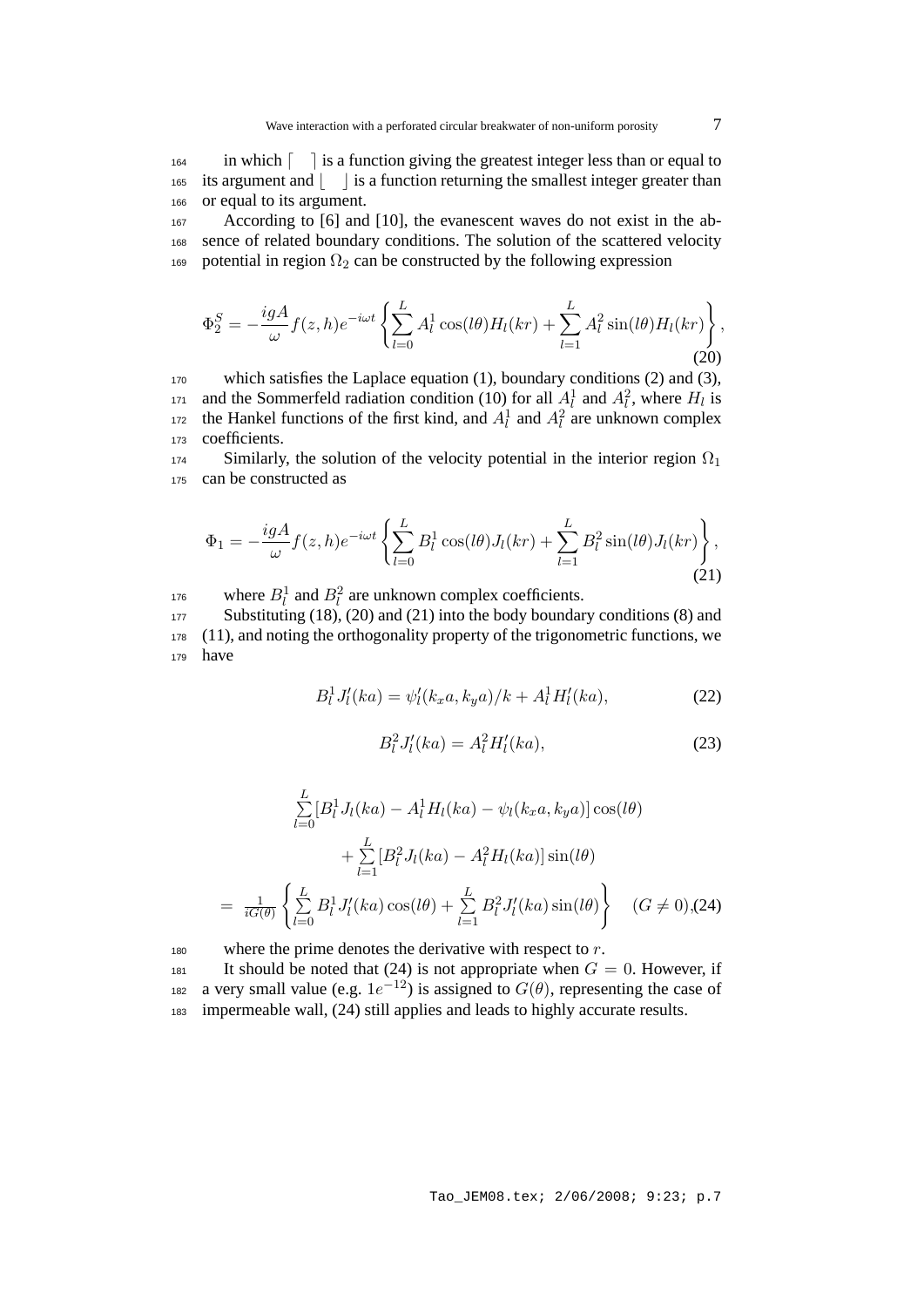<sup>184</sup> From (22) and (23), we have

$$
B_l^1 = \frac{\psi_l'(k_x a, k_y a) + k H_l'(ka) A_l^1}{k J_l'(ka)}, \quad l = 0, 1, 2, \dots, L,
$$
 (25)

$$
B_l^2 = \frac{H_l'(ka)}{J_l'(ka)} A_l^2, \quad l = 1, 2, \dots, L.
$$
 (26)

185 Multiplying both sides of (24) by  $cos(j\theta)$   $(j = 0, 1, 2, ..., L)$  and  $sin(j\theta)$ 186 (j = 1, 2, ..., L), integrating with respect to  $\theta$  from 0 to  $2\pi$ , and further <sup>187</sup> simplifying by the orthogonality property of the trigonometric functions, the <sup>188</sup> following set of linear equations is obtained.

$$
\mathbf{DA} + \mathbf{EB} + \mathbf{C} = 0,\tag{27}
$$

<sup>189</sup> in which

$$
\mathbf{A} = [A_0^1, A_1^1, \cdots, A_L^1, A_1^2, \cdots, A_L^2]^T, \tag{28}
$$

$$
\mathbf{B} = [B_0^1, B_1^1, \cdots, B_L^1, B_1^2, \cdots, B_L^2]^T, \tag{29}
$$

$$
\mathbf{C} = -\mathbf{Q}\Psi,\tag{30}
$$

$$
\mathbf{D} = -\mathbf{Q}\mathbf{H},\tag{31}
$$

$$
\mathbf{E} = \mathbf{Q}\mathbf{J} + i\mathbf{S}\mathbf{J}',\tag{32}
$$

$$
\mathbf{Q} = \text{diag}[2\pi, \pi, \pi, \cdots, \pi],\tag{33}
$$

$$
\mathbf{H} = \text{diag}[H_0(ka), H_1(ka), \cdots, H_L(ka), H_1(ka), \cdots, H_L(ka)], \quad (34)
$$

$$
\Psi = \text{diag}[\psi_0(k_x a, k_y a), \psi_1(k_x a, k_y a), \cdots, \psi_L(k_x a, k_y a), 0, \cdots, 0], \quad (35)
$$

$$
\mathbf{J} = \text{diag}[J_0(ka), J_1(ka), \cdots, J_L(ka), J_1(ka), \cdots, J_L(ka)], \tag{36}
$$

$$
\mathbf{J}' = \text{diag}[J'_0(ka), J'_1(ka), \cdots, J'_L(ka), J'_1(ka), \cdots, J'_L(ka)],\tag{37}
$$

Tao\_JEM08.tex; 2/06/2008; 9:23; p.8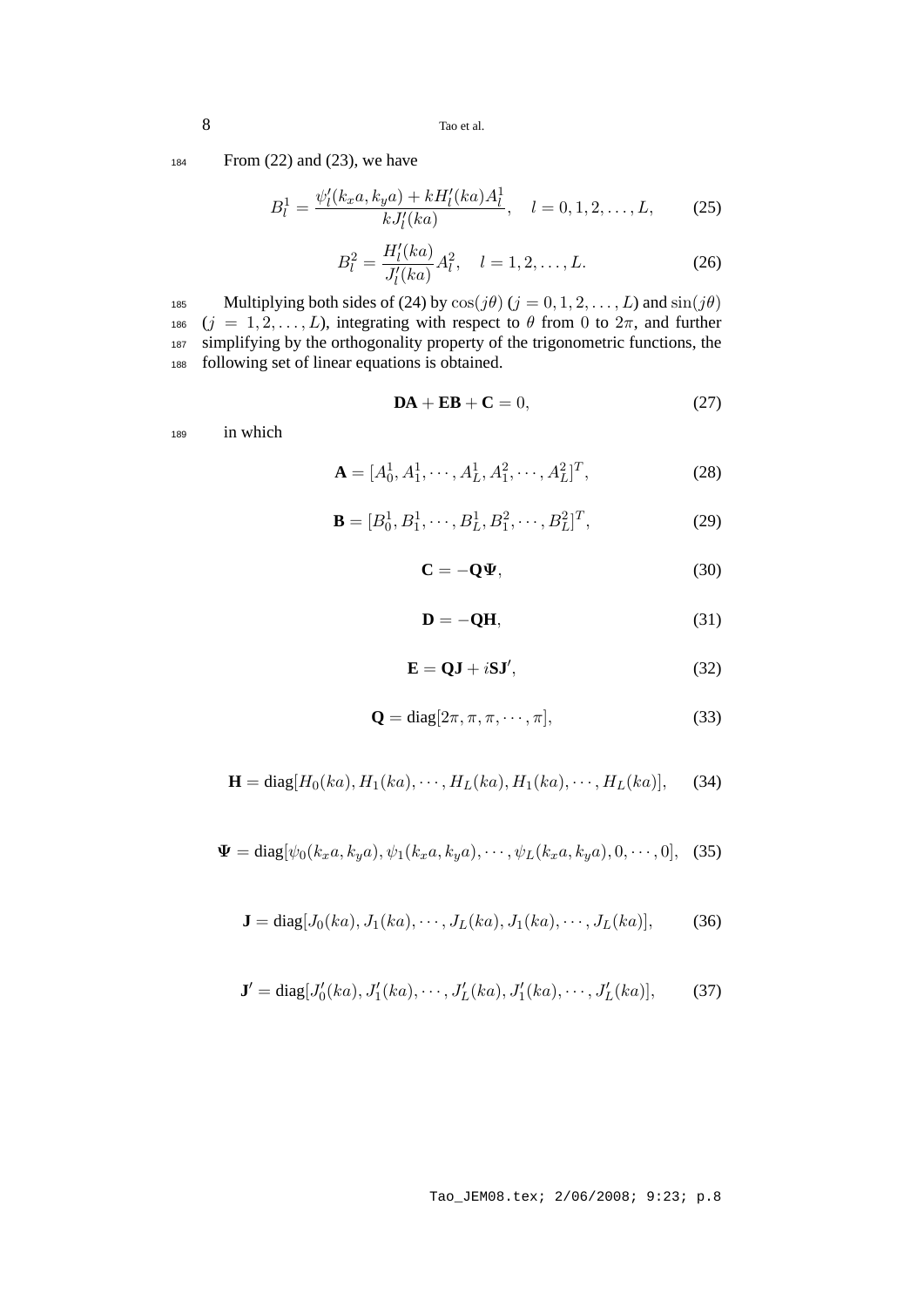$$
\mathbf{S}_{jl} = \begin{cases} \int_0^{2\pi} \frac{1}{G(\theta)} \cos(j\theta) \cos(l\theta) d\theta & 0 \le j \le L, 0 \le l \le L, \\ \int_0^{2\pi} \frac{1}{G(\theta)} \cos(j\theta) \sin(l - L) \theta d\theta & 0 \le j \le L, L + 1 \le l \le 2L + 1, \\ \int_0^{2\pi} \frac{1}{G(\theta)} \sin(j - L) \theta \cos(l\theta) d\theta & L + 1 \le j \le 2L + 1, 0 \le l \le L, \\ \int_0^{2\pi} \frac{1}{G(\theta)} \sin(j - L) \theta \sin(l - L) \theta d\theta & L + 1 \le j \le 2L + 1, L + 1 \le l \le 2L + 1, \end{cases}
$$
\n(38)

<sup>190</sup> where "diag" denotes a diagonal matrix with the elements in the square <sup>191</sup> brackets on the main diagonal.

192 (25), (26) and (27) constitute a set of linear equations for  $A_l^1$ ,  $A_l^2$ ,  $B_l^1$ , 193 and  $B_l^2$ . Once the values of these coefficients are obtained, all the physical <sup>194</sup> quantities can be calculated accordingly.

# <sup>195</sup> 2.3. PHYSICAL QUANTITIES

<sup>196</sup> The elevations in the interior and exterior regions are

$$
\eta_1 = A \left\{ \sum_{l=0}^{L} B_l^1 J_l(kr) \cos(l\theta) + \sum_{l=1}^{L} B_l^2 J_l(kr) \sin(l\theta) \right\},\qquad(39)
$$

$$
\eta_2 = A \left\{ \sum_{l=0}^{L} [\psi_l(k_x r, k_y r) + A_l^1 H_l(kr)] \cos(l\theta) + \sum_{l=1}^{L} A_l^2 H_l(kr) \sin(l\theta) \right\}.
$$
\n(40)

<sup>197</sup> The pressures on the boundary (interior and exterior) are

$$
p_1 = \rho g A f(z, h) e^{-i\omega t} \left\{ \sum_{l=0}^{L} B_l^1 J_l(ka) \cos(l\theta) + \sum_{l=1}^{L} B_l^2 J_l(ka) \sin(l\theta) \right\},\tag{41}
$$

$$
p_2 = \rho g A f(z, h) e^{-i\omega t} \left\{ \sum_{l=0}^{L} [\psi_l(k_x a, k_y a) + A_l^1 H_l(ka)] \cos(l\theta) + \sum_{l=1}^{L} A_l^2 H_l(ka) \sin(l\theta) \right\}.
$$
\n(42)

198 The total force per unit length in the direction of  $s$  ( $s = x, y$ ) is

$$
\frac{dF_s}{dz} = a \left[ \int_0^{2\pi} (p_1 - p_2) \cdot \varphi_s d\theta \right] = P_s(k_x, k_y, k, a) \cdot \rho g a A \cdot f(z, h) e^{-i\omega t},\tag{43}
$$

where the function  $P_s(k_x, k_y, k, a)$  is a nondimensional parameter of  $\frac{dF_s}{dz}$ 200 without the constant term  $\rho g a A \cdot f(z, h) e^{-i\omega t}$ , and

Tao\_JEM08.tex; 2/06/2008; 9:23; p.9

,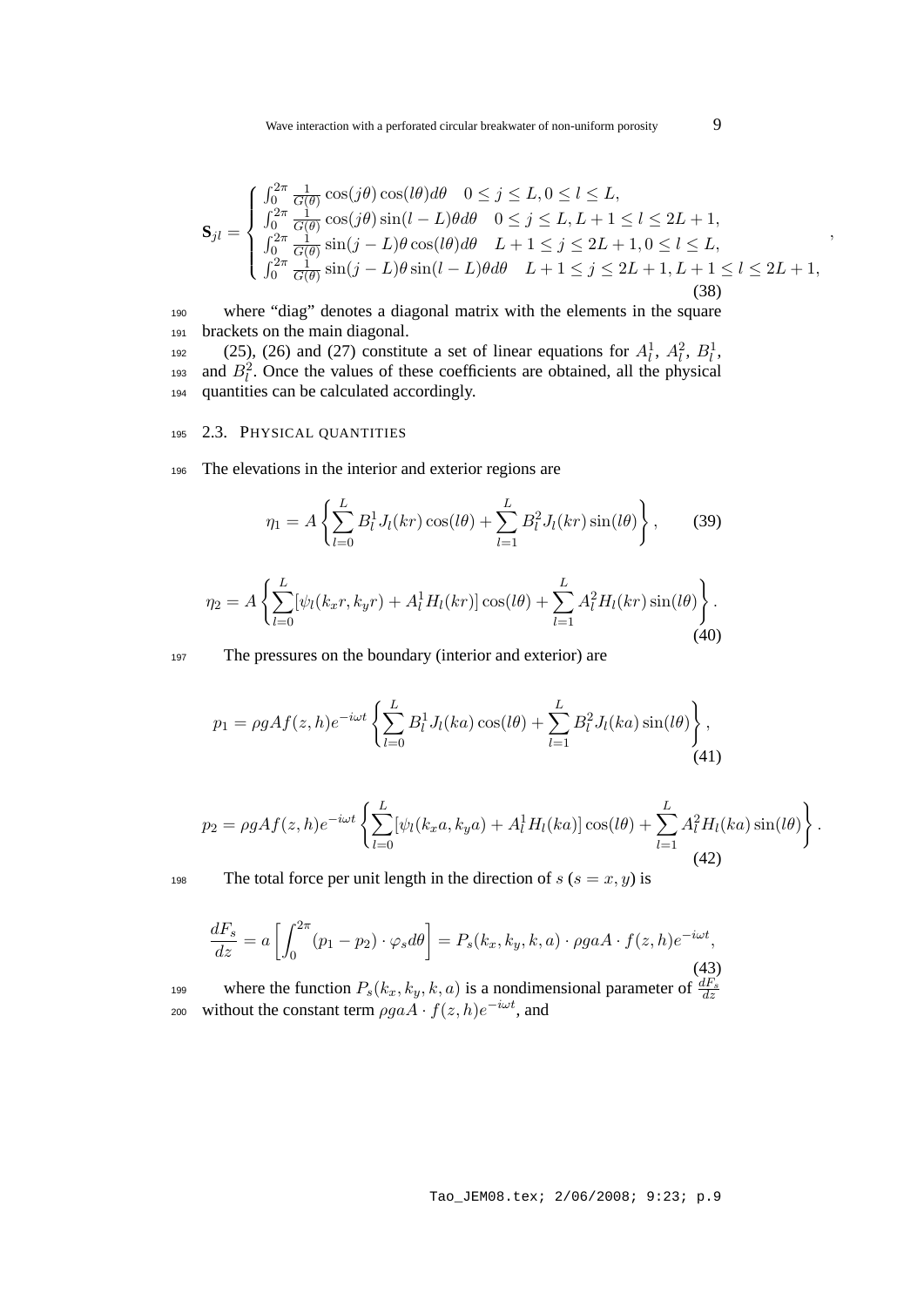$$
\varphi_x = \cos(\theta), \quad \varphi_y = \sin(\theta). \tag{44}
$$

201 By the orthogonality of the trigonometric functions, only the term  $l = 1$ 202 in the series (41) and (42) remains, so that the function  $P_s(k_x, k_y, k, a)$  can <sup>203</sup> be expressed explicitly as

$$
P_x(k_x, k_y, k, a) = \pi \cdot \left[ B_1^1 J_1(ka) - \psi_l(k_x a, k_y a) - A_1^1 H_1(ka) \right],
$$
 (45)

$$
P_y(k_x, k_y, k, a) = \pi \cdot \left[ B_1^2 J_1(ka) - A_1^2 H_1(ka) \right]. \tag{46}
$$

204 The function  $P_s(k_x, k_y, k, a)$  determines the first-order total force in s  $205$  ( $s = x, y$ ) direction on the perforated cylindrical structure,  $F_s$ , which can 206 be obtained by integrating (43) with respect to z,

$$
F_s = \int_{-h}^{0} \frac{dF_s}{dz} dz = P_s(k_x, k_y, k, a) \cdot \rho g h a A e^{-i\omega t} \cdot \tanh(kh)/kh. \tag{47}
$$

 $207$  The total moments about an axis parallel to the y and x axis passing <sup>208</sup> through the bottom of the cylindrical structure respectively are

$$
M_y = \int_{-h}^{0} (z+h) \frac{dF_x}{dz} dz = P_x(k_x, k_y, k, a) \rho g h^2 a A e^{-i\omega t} Z(kh), \quad (48)
$$
  

$$
M_x = -\int_{-h}^{0} (z+h) \frac{dF_y}{dz} dz = -P_y(k_x, k_y, k, a) \rho g h^2 a A e^{-i\omega t} Z(kh), (49)
$$

<sup>209</sup> where

$$
Z(kh) = [kh \tanh(kh) + \text{sech}(kh) - 1]/(kh)^{2}.
$$
 (50)

210 It is noted from (47) - (49) that only the function  $P_s(k_x, k_y, k, a)$  needs to <sup>211</sup> be determined in order to derive all the subsequent results.

<sup>212</sup> 2.4. LIMITING CASE

213 For uniform porous cylinder, i.e.  $G(\theta) = G_0$ , matrix **S** becomes a diagonal <sup>214</sup> matrix and the solution can be expressed explicitly as

$$
A_l^1 = -\frac{i\pi kaG_0[\psi_l J_l'(ka) - \varphi_l' J_l(ka)/k] + \pi a\varphi_l' J_l'(ka)}{2G_0 + \pi kaJ_l'(ka)H_l'(ka)},
$$
(51)

$$
B_l^1 = \frac{-i\pi kaG_0[\psi_l H_l'(ka) - \varphi_l' H_l(ka)/k]}{2G_0 + \pi kaJ_l'(ka)H_l'(ka)},
$$
\n(52)

$$
A_l^2 = B_l^2 = 0.
$$
\n(53)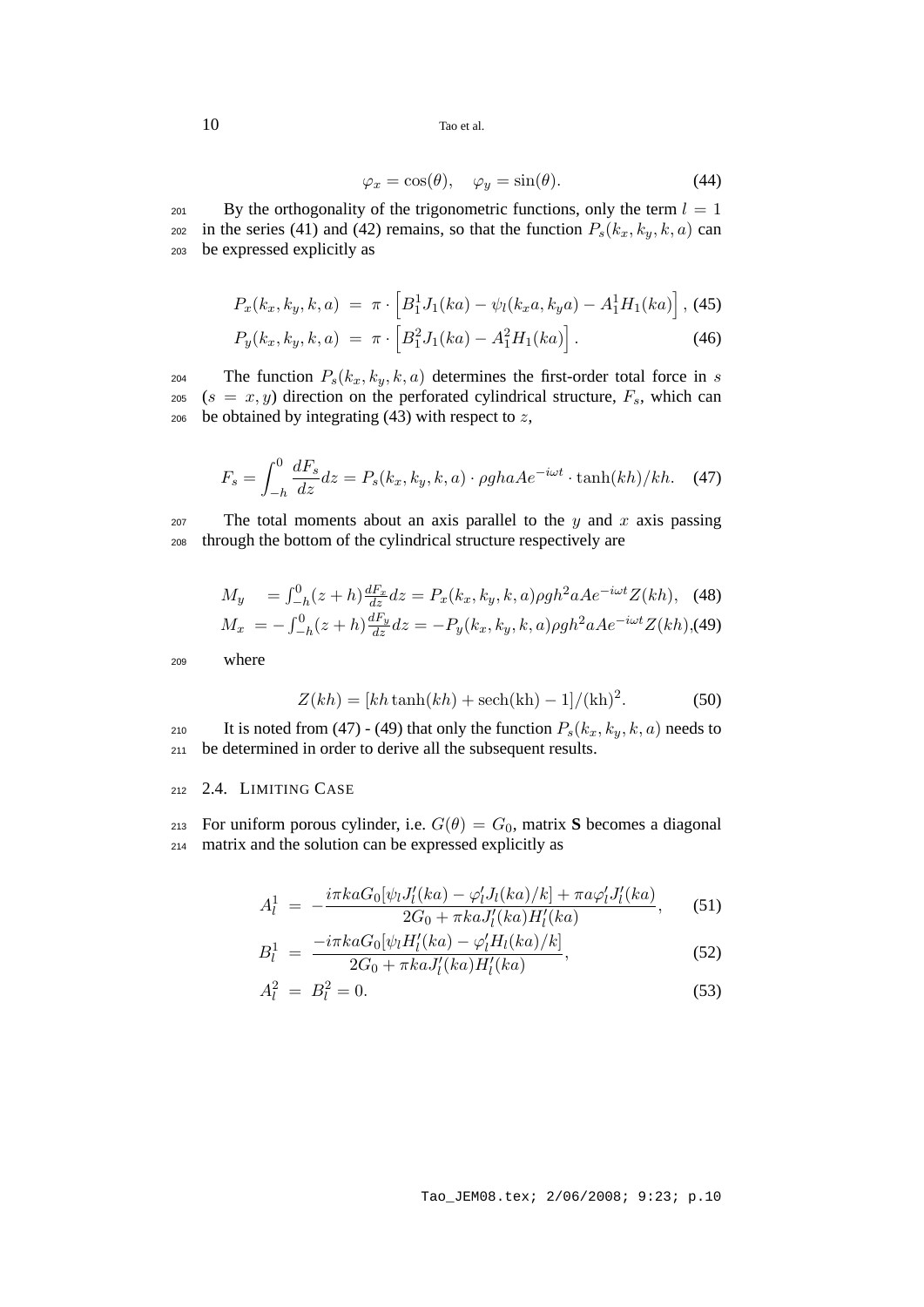# **3. Results and Discussion**

216 Fig. 2 shows the variations of wave amplification factor  $(|n|/A)$  at the origin  $217 \t r = 0$  (left) and nondimensional wave forces on the breakwater (right) vs. ka, where Figs. 2(a) and 2(d) correspond to the case of a breakwater with 219 a uniform porosity  $(G_0 = 1)$ , and Figs. 2(b & e) and 2(c & f) correspond to the cases of a breakwater with a partial solid wall and a partial opening extractively at  $175^{\circ} < \theta < 185^{\circ}$  with the balance of the porosity remaining 222 at  $G_0 = 1$ . Cases comprising of five different wave spread angles at  $\beta = 0$ ,  $\pi/8$ ,  $\pi/4$ ,  $3\pi/8$ , and  $\pi/2$  (where  $\beta = \arctan(k_y/k_x)$ ) are calculated and the results are plotted. As can be seen in Fig. 2(a), all the curves represent- ing wave amplification factors of different wave spread angles coincide with one another. This is a clear indication that the wave amplification factor at 227 origin is independent of the wave spread angle  $\beta$  for breakwaters with a uniform porosity. The wave amplification factor at origin is seen to decrease monotonically from 1 to approximately half as ka increases up to about 2.2, and then increase monotonically to about 1 before ka reaches around 3.8 and afterwards fluctuate again. As shown in Fig. 2(b), the variation of wave amplification factor for a breakwater with a partial solid wall is very similar to that of a breakwater with a uniform porosity. However, waves of different  $\beta$  values result in slightly different amplification factors. It is seen that a 235 standing wave ( $\beta = \pi/2$ ) tends to result in the highest amplification factor 236 whilst the incident short-crested wave with  $k_x = k_y$  produces the lowest amplification factor for a large range of ka. As indicated in Fig. 2(c), the variation of amplification factor for the breakwater with a partial opening is similar to that for the breakwater with a uniform porosity at large  $ka$ . A distinct feature of the variation of amplification factor is that an additional 241 peak is clearly observed for each short-crestedness at around  $ka = 0.2$ , and the maximum amplification factor at origin is about 1.15. Furthermore, as one would expect, a plane wave is seen to result in the highest amplification 244 factor, while a standing wave tends to result in its lowest value for  $ka \leq 3$ .

 For a breakwater with a uniform porosity, the nondimensional wave force  $_{246}$  in the direction of wave propagation (Figs. 2(d)-2(f)), decreases as the short- crestedness increases. In fact, the wave force becomes zero when the short- crestedness arrives at its maximum value (i.e., standing waves), since the configuration is symmetric about the y-axis. Peaks and troughs occur at ap- proximately the same ka value for different short-crestedness. However, for the breakwater with a partial solid wall (Fig. 2(e)) or an opening (Fig. 2(f)). the wave forces induced by a standing wave are no longer zero, since now the configuration is nonsymmetric about the y-axis and the peaks and troughs for different short-crestedness tend to occur at slightly different values of  $ka$ . More specifically, the peaks and troughs occur at larger ka for the partial solid wall, while they occur at smaller values of  $ka$  for the opening. Due to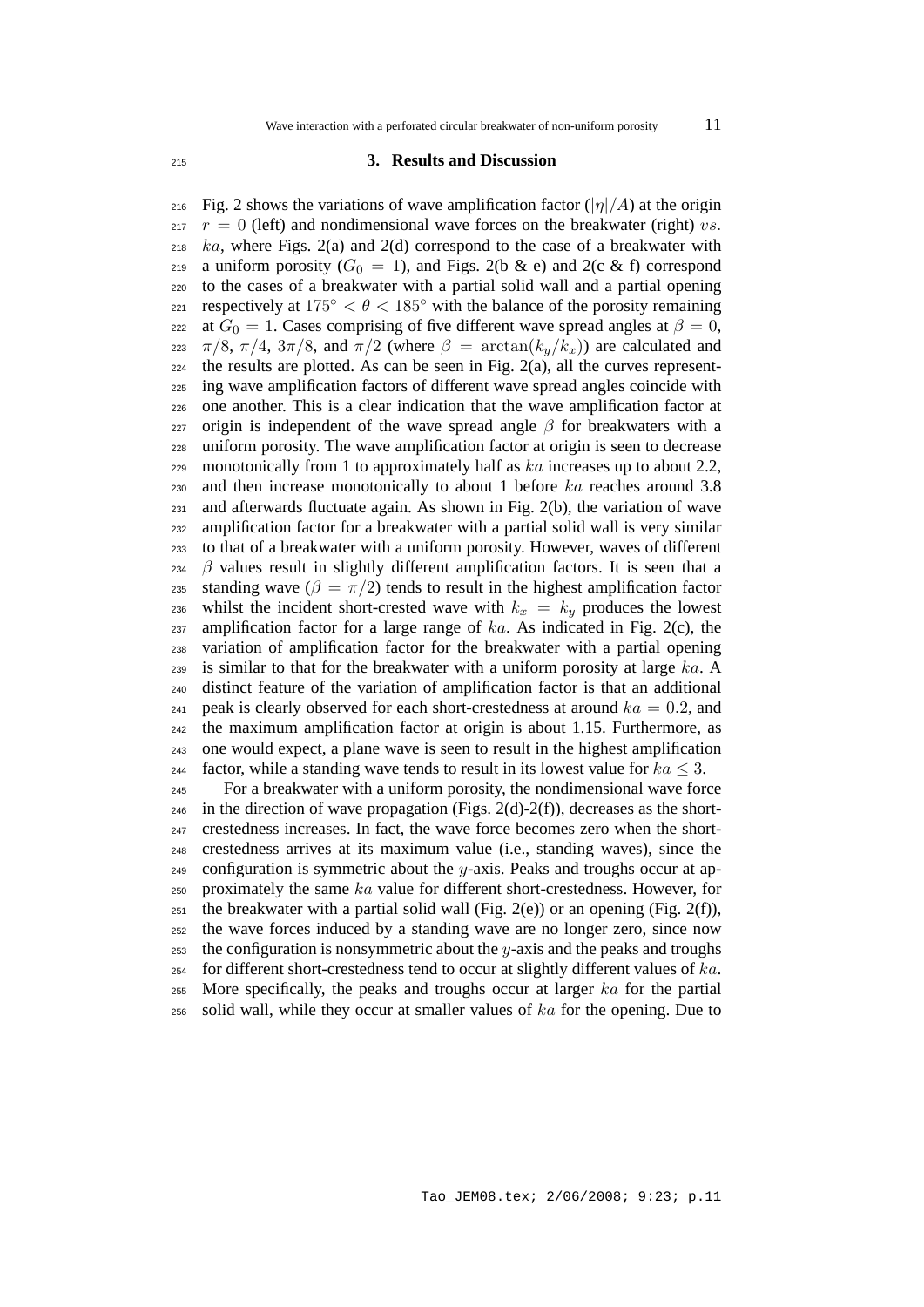the asymmetry in the configuration, the breakwater with a partial solid wall yields the largest wave force and the one with a partial opening gives the smallest wave force, except for the case of standing incident wave.

 Fig. 3 shows the influence of the porosity on the wave amplification factor 261 at the origin  $r = 0$  (left) and wave forces on the breakwater (right) for a break-262 water with uniform porosity  $G_0$ , a partial solid wall and a partial opening at 263 175°  $< \theta < 185$ ° with porosity of the remaining part  $G_0$ . As can be seen from Figs. 3(a)-3(c), wave spreading angles have little effect on the amplification factor for all the breakwater configurations. The amplification factors at origin increase monotonically towards their asymptotic values. Also, Figs. 3(d)-3(f) show that a larger wave spreading angle clearly results in a smaller wave force except for the case of standing incident waves.

 Many coastal and offshore structures are commonly designed with non- uniform porosity along the circumferential direction. Fig. 4 shows the wave amplification factor at the origin and wave forces vs. opening area angle for breakwaters with a partial solid wall (left) and a partial opening (right) located 273 at  $\theta = 180^\circ$ , and the porosity of the remaining part at  $G_0 = 1$ . For the break- water with a partial solid wall (Fig. 4(a)) the amplification factors at origin generally decrease monotonically as the angle of the solid area increases with 276 largest value for a standing wave, and reaches zero at  $\theta \approx 345^{\circ}$ . For the case of partial opening, Fig. 4(c) shows that the amplification factor at origin initially increases to a peak at the opening area reaching approximately half of the circumference then decreasing to 1 with increasing opening area angle. A plane incident wave is clearly seen to produce the largest amplification factor, while a standing wave generates the smallest. It clearly indicates that more surface disturbance occurs within the interior for the opening area angle in 283 the range of  $180^\circ \sim 360^\circ$  depending on the short-crestedness of the incident waves.

 As clearly shown in Figs. 4(b) and 4(d), a general trend of increasing wave forces with decreasing short-crestedness is observed for breakwaters with either a partial solid wall or an opening. Though fluctuating with the solid or opening area angles, larger wave forces occur for the breakwater with a partial solid wall than that with uniform porosity without the solid part, while the breakwater with an opening tends to experience smaller wave forces. The largest wave forces occur when the solid area angle varies in the 292 neighbourhood of 180° for a plane incident wave. As the short-crestedness increases, the wave force for the breakwater with a partially solid wall peaks for the breakwater with a larger proportion of solid wall. In contrast, for the breakwater with a partial opening, the largest wave force always occurs at zero opening area, i.e., the breakwater of uniform porosity without any opening.

 Fig. 5 shows the variation of wave amplification factor at the origin and wave forces on the breakwater for the cases of breakwaters with a partial solid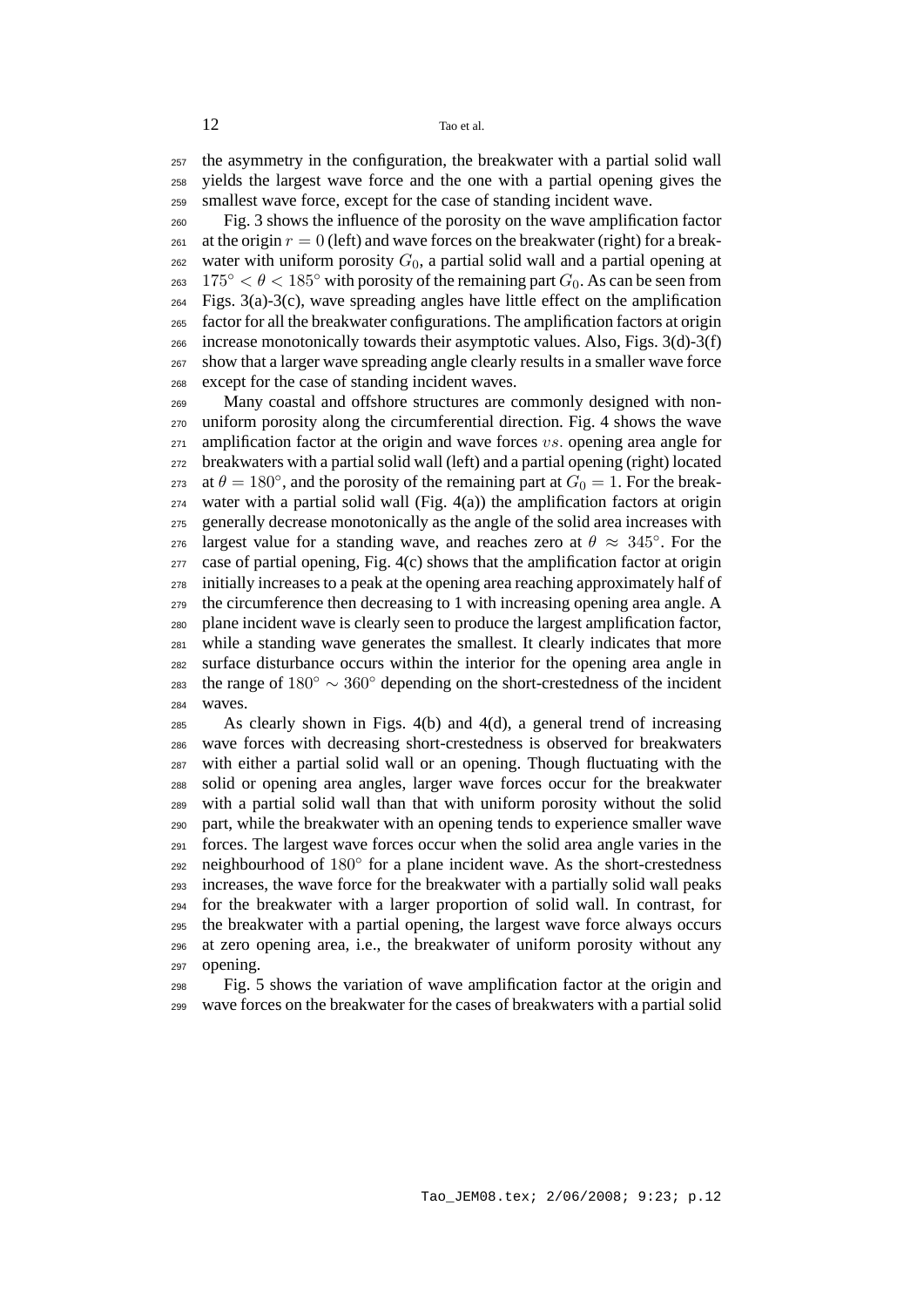

*Figure 2.* Variation of wave amplification factor at  $r = 0$  (left) and nondimensional wave force on the breakwater (right) with porosity  $G_0 = 1$  vs. ka.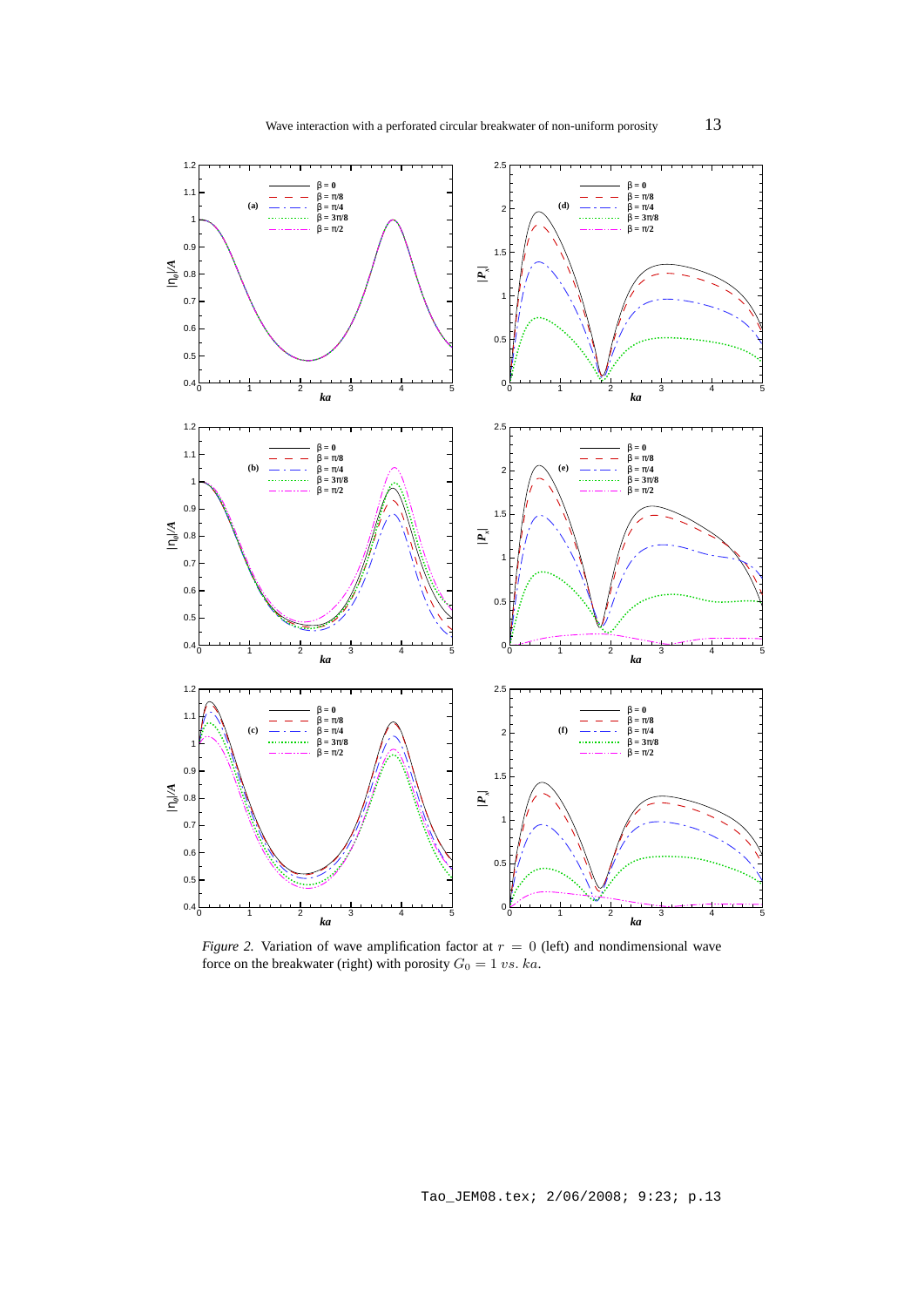

*Figure 3.* Variation of wave amplification factor at  $r = 0$  (left) and nondimensional wave force on the breakwater (right) at  $ka = 1 \ vs. \ G_0$ .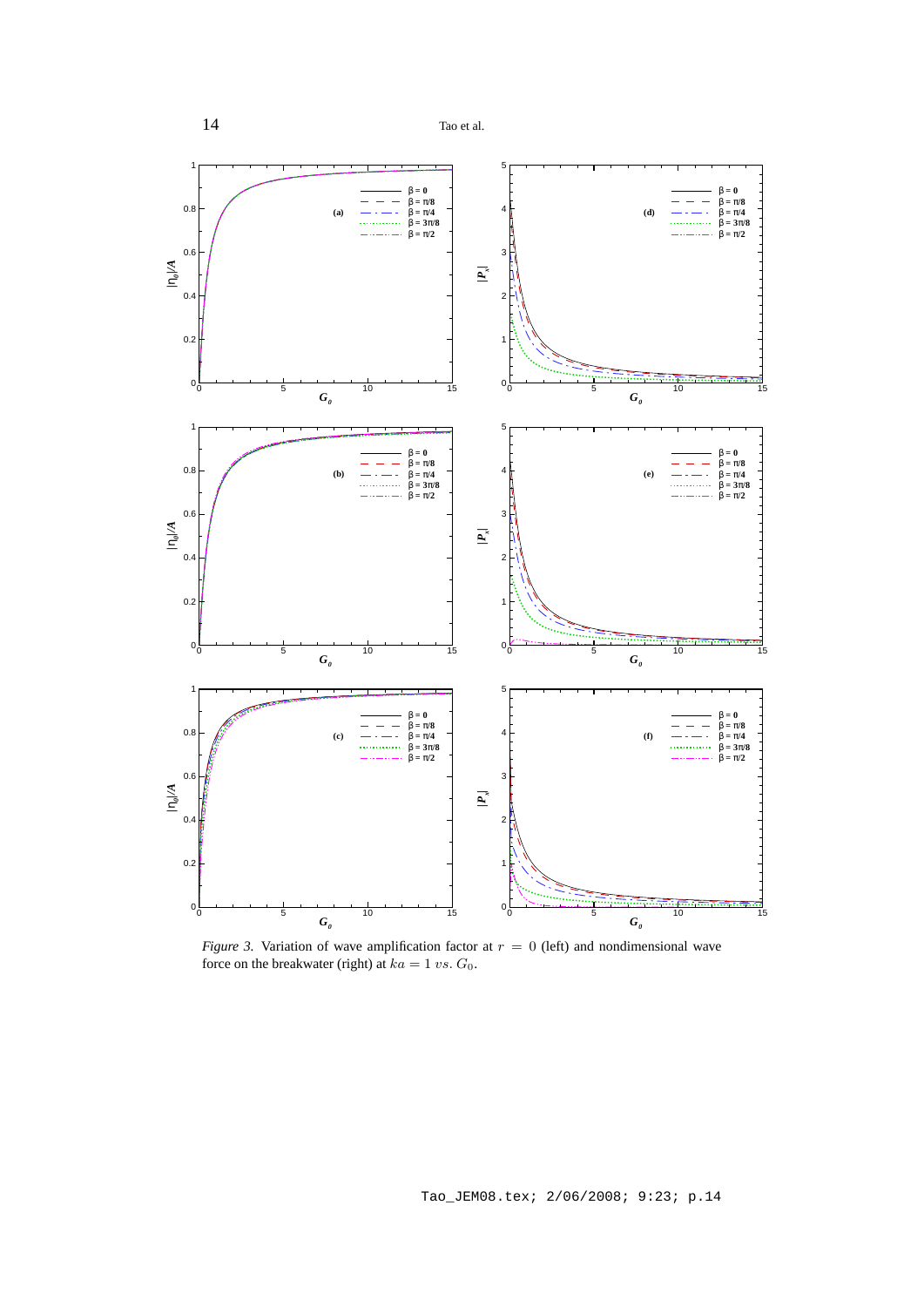

*Figure 4.* Variation of wave amplification factor at  $r = 0$  and nondimensional wave force on the breakwater with solid (left) or opening (right) centre at  $\theta = 180^\circ$ ,  $ka = 1$  and  $G_0 = 1$ vs. solid or opening area angle.

 wall (left) and a partial opening (right) vs. their centre location with a solid 301 or an opening area angle of 10 $^{\circ}$  with the remaining part at  $G_0 = 1$ . As the location of the solid or opening centre varies, the amplification factor fluctu- ates whilst the largest amplification factor is often induced by either plane or standing incident waves. At some positions, different short-crestedness results in almost the same amplification factor (e.g.,  $70^{\circ}$  for breakwater with 306 a solid wall, and  $40^\circ$  and  $120^\circ$  for breakwater with an opening). As for the wave forces in the x direction, the earlier observations about smaller short- crestedness and solid wall inducing larger wave forces still hold. However, the variation of the location of the solid or opening centre does not affect the magnitude of the inline force much. When the solid or opening centre are at  $\theta = 90^{\circ}$ , the breakwater becomes symmetric along the y axis leading to zero wave force in the x direction due to standing waves. The wave force in the

Tao\_JEM08.tex; 2/06/2008; 9:23; p.15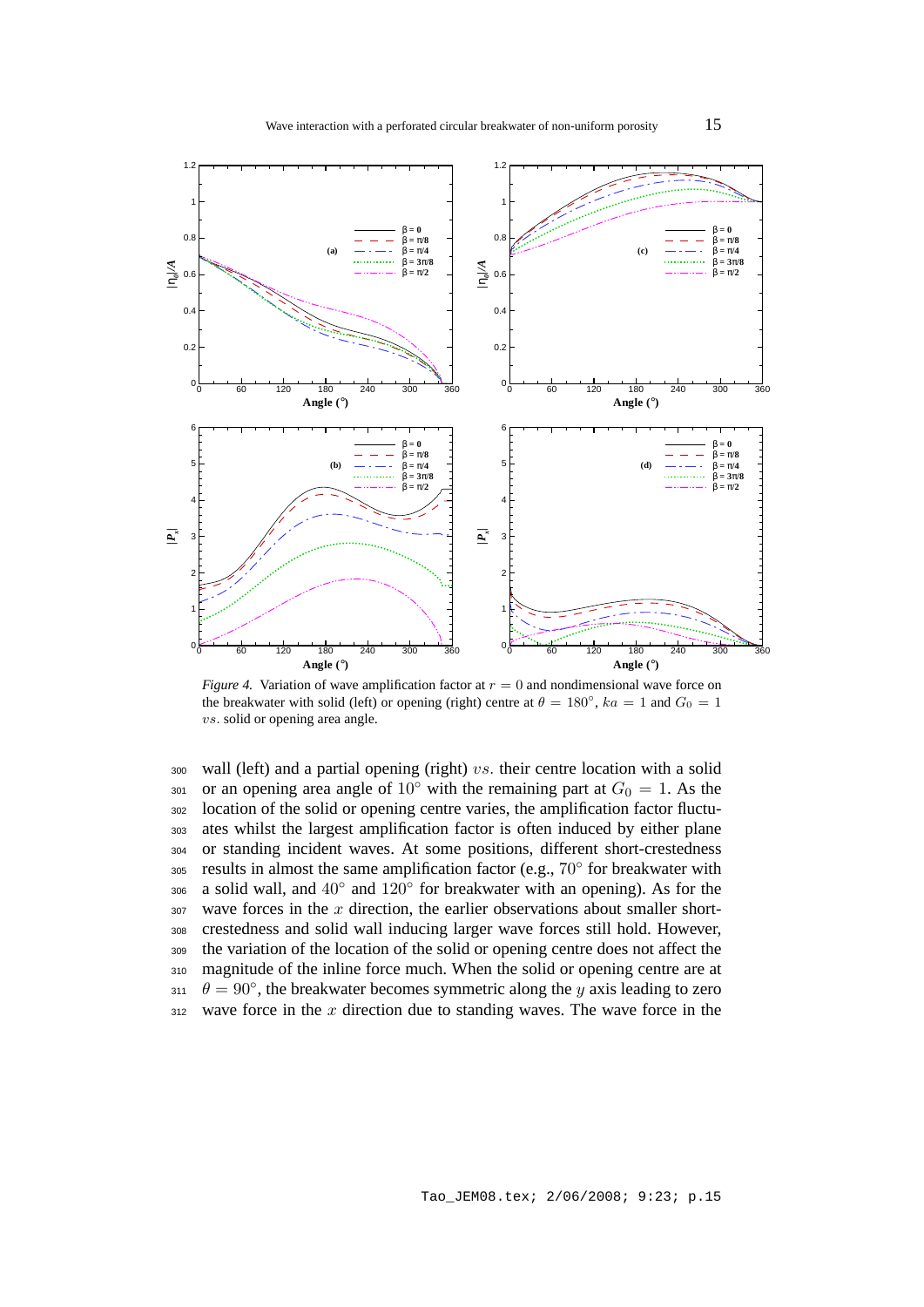y direction is rather small compared to its counterpart in the x direction, and the largest wave force often occurs in either plane or standing incident waves. Fig. 6 shows equi-amplitude (left) and equi-phase (right) contours for the interior region of the breakwater generated by incident plane, short-crested, 317 and standing waves corresponding to the wave spreading angles  $\beta = 0, \pi/4$ 318 and  $\pi/2$  respectively. The breakwater has a partial opening at 175<sup>°</sup>  $< \theta <$ 319 185<sup>°</sup>, and porosity of the remaining part is at  $G_0 = 1$ . Also wave number  $k = 1$  m<sup>-1</sup> and  $a = 5$  m. It can be seen that the wave patterns for short- crested and standing incident waves are much more complex than the one for plane incident waves. The surface elevation within the breakwater is seen to 323 decrease as  $\beta$  increases. In addition to symmetry to the x-axis, wave elevation pattern due to a standing wave is seen almost symmetric to the y-axis as well. In this case, the slightly asymmetry to the y-axis is introduced by the small opening. The thick lines in phase contours represent changes from  $\pi$  to  $-\pi$ . The amphidromic points, where equi-phase lines converge and the wave amplitude vanishes, clearly form for short-crested and standing inci- dent waves. The phases near two adjacent amphidromic points rotate from  $330 - \pi$  to  $+\pi$  clockwise and counter-clockwise around the points respectively. For the standing incident wave component, the amplitudes in the transverse directions are small compared to their inline values, with a faster variation in the corresponding phase contours.

## **4. Conclusions**

 A general 3D short-crested wave interaction with a porous cylindrical break- water is studied analytically by linear potential wave theory. Three basic con- figurations of the breakwater are investigated. The performance of the break- water is examined by the effects of short-crested wave parameters, structural porosity, and the angle and position of the partial impermeable wall and open- ing on wave amplification factor, wave forces, and wave elevation contours. It is found that by making the porosity nonuniform, the amplification factor, wave forces, and elevation contours become more complex than its counter- part of uniform porosity. Incident waves with smaller short-crestedness along with solid walls generally result in larger wave forces, whilst an opening on the breakwater and limiting incident waves, i.e. plane or standing waves clearly lead to larger amplification factors within the breakwater. The effect of the location of the solid or opening centre appears to be insignificant on the inline wave force  $(P_x)$ , but rather significant on the transverse wave force 349 ( $P_y$ ). However, since  $P_y$  is one order smaller than  $P_x$ , we can conclude that the wave force is insensitive to the location of the solid or opening centre. Due to asymmetrical geometry, wave forces induced by standing incident waves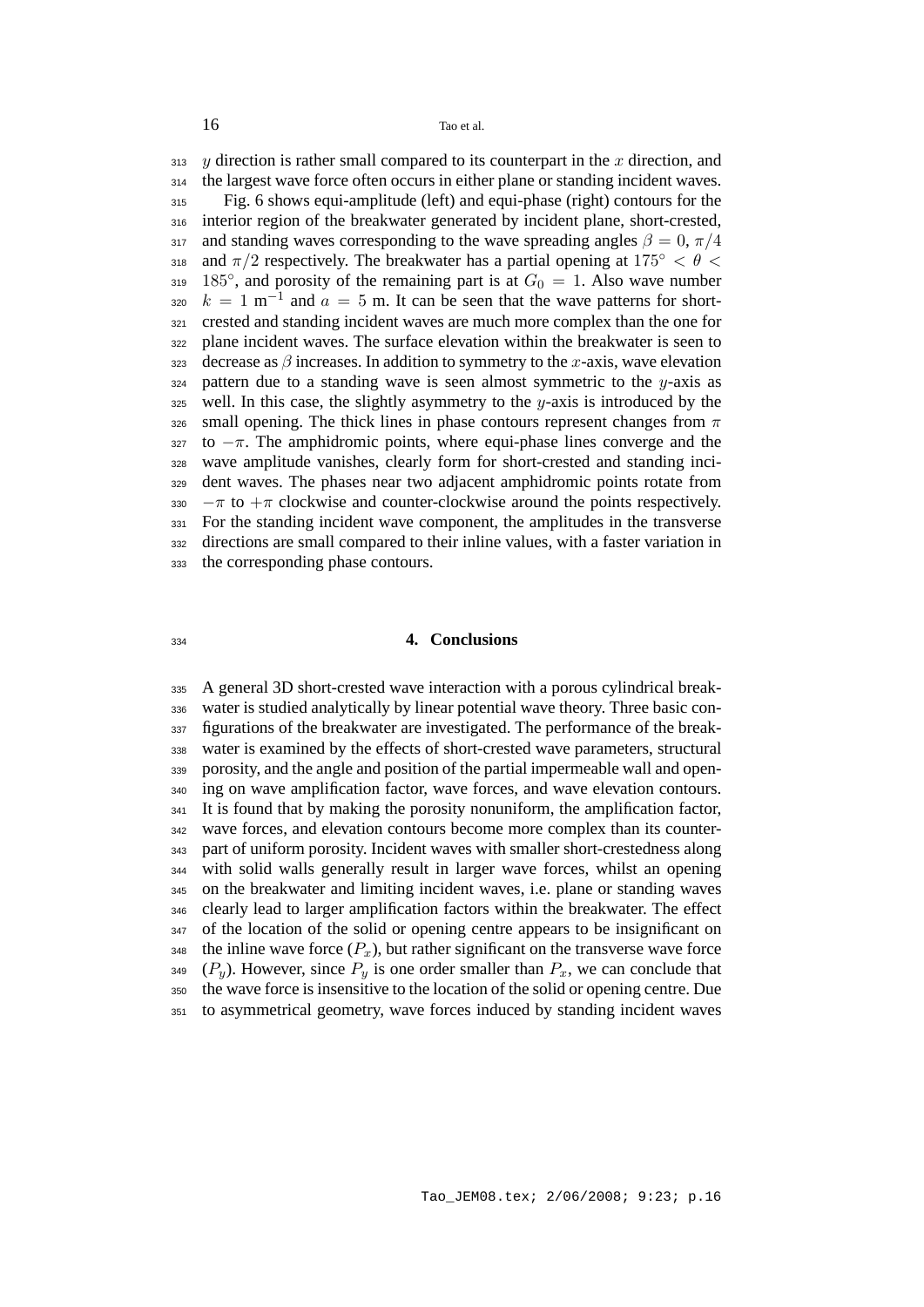

*Figure 5.* Variation of wave amplification factor at  $r = 0$  and nondimensional wave force on the breakwater with solid (left) or opening (right) area angle 10 $\degree$  at  $ka = 1$  and  $G_0 = 1$  vs. the location of the solid or opening centre.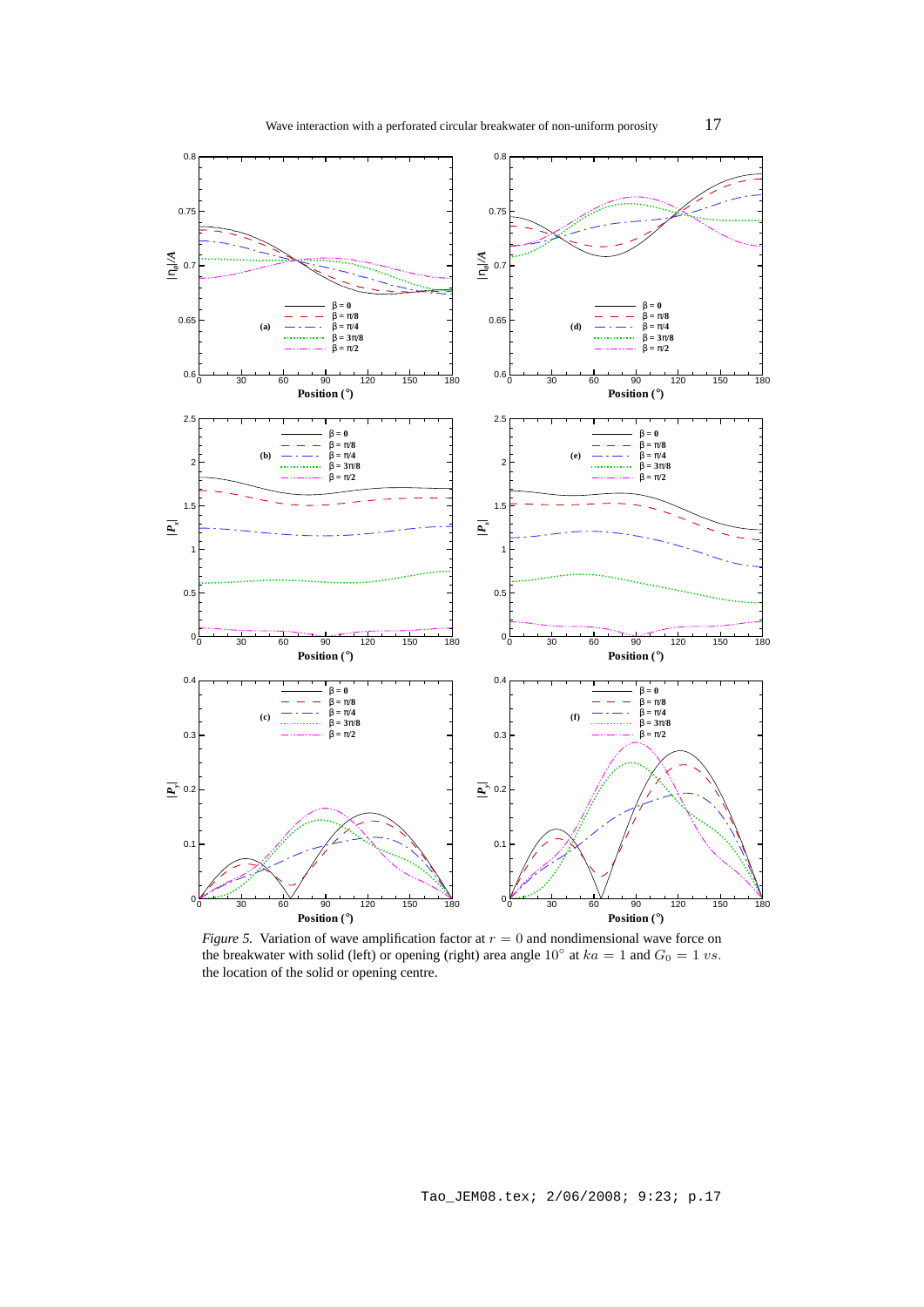

*Figure 6.* Equi-amplitude (left) and Equi-phase (right) contours for incident short-crested wave with short-crestedness angles  $\beta = 0, \pi/4, \pi/2$  and  $k = 1 \text{ m}^{-1}$ , and breakwater with partial opening at  $175^{\circ} < \theta < 185^{\circ}$ ,  $a = 5$  m, and porosity  $G_0 = 1$ .

Tao\_JEM08.tex; 2/06/2008; 9:23; p.18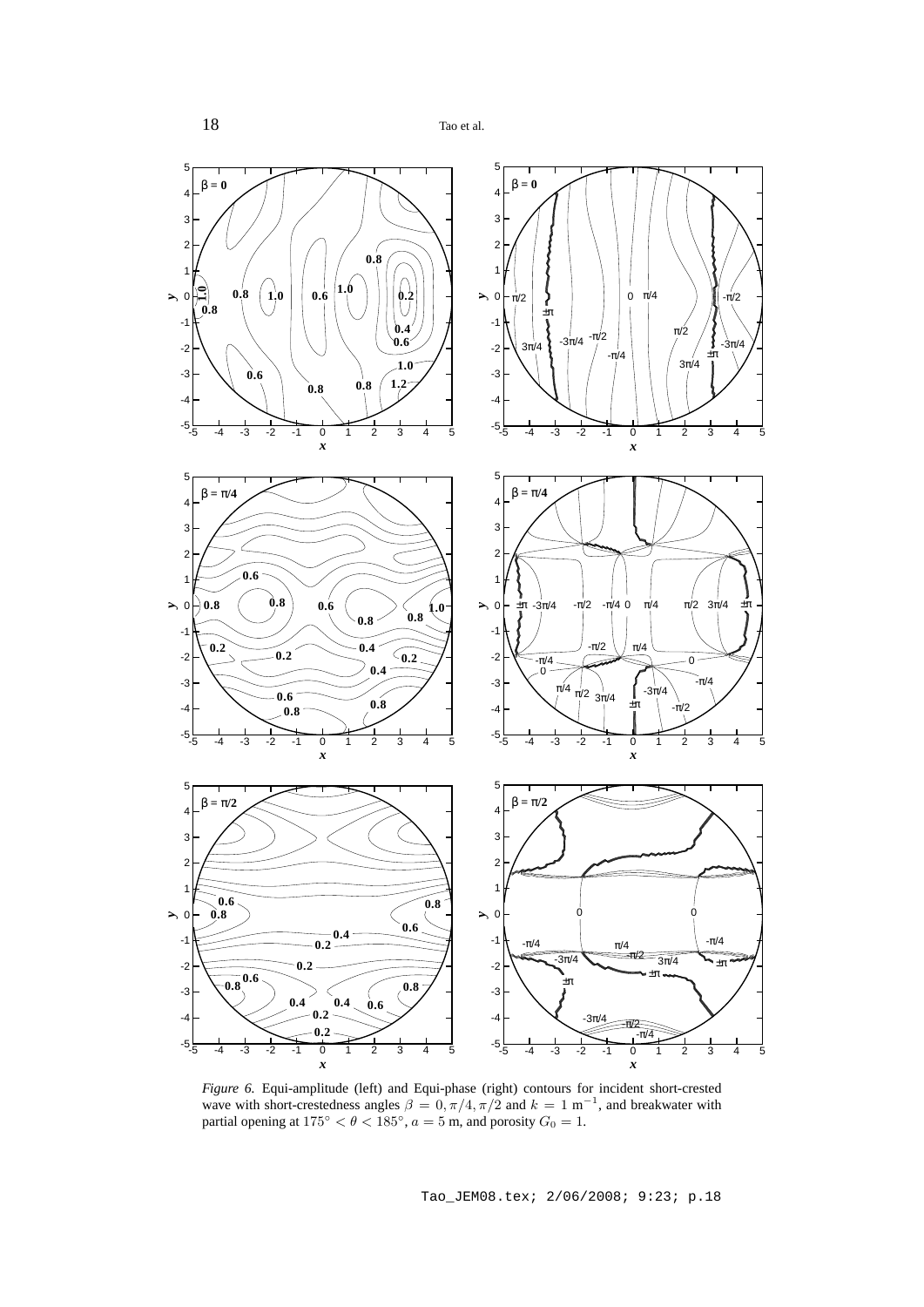are no longer zero. Here the component in the direction perpendicular to the incident wave may come forth, though the magnitude is normally small.

 It is hoped that the analysis presented and the results of the parametric study in the paper will be found useful in the design of coastal and offshore structures. They should be useful in selecting a suitable circular breakwater for a particular application.

## **5. Acknowledgment**

 This paper is based on the project funded by Australian Research Council (ARC) under Discovery Project Grant No. DP0450906. Authors would like to thank ARC for their financial support. The second author is grateful for the postdoctoral fellowship from Griffith University to support this research.

#### **References**

- 1. Chwang AT, Chan AT (1998) Interaction between porous media and wave motion. Ann R Fluid 30:53-84
- 2. Jarlan GE (1961) A perforated vertical wall breakwater an examination of mass-transport effects in gravitational waves. The Dock & Harbour Authority 41:394-398
- 3. Dalrymple RA, Losada MA, Martin PA (1991) Reflection and transmission from porous structures under oblique wave attack. J Fluid Mech 224:625-644
- 4. Huang LH, Chao HI (1992) Reflection and transmission of water wave by porous breakwater. J Waterw P 118(5):437-452
- 5. Chwang AT (1983) A porous wavemaker theory. J Fluid Mech 132:395-406
- 6. Yu X, Chwang AT (1994) Wave-induced oscillation in harbor with porous breakwaters. J Waterw P 120(2):125-144
- 7. Yu X, Chwang AT (1994) Wave motion through porous structures. J Eng Mec 120(5):989- 1008
- 8. Wang KH, Ren X (1993) Water waves on flexible and porous breakwater. J Eng Mec 119(5):1025-1047
- 9. Tsai CP, Jeng DS, Hsu JRC (1994) Computations of the almost highest short-crested waves in deep water. Appl Ocean 16(6):317-326
- 10. Zhu S (1993) Diffraction of short-crested waves around a circular cylinder. Ocean Eng 20(4):389-407
- 11. Zhu S, Moule G (1994) Numerical calculation of forces induced by short-crested waves on a vertical cylinder of arbitrary cross-section. Ocean Eng 21(7):645-662
- 12. Zhu S, Satravaha P (1995) Second-order wave diffraction forces on a vertical circular cylinder due to short-crested waves. Ocean Eng 22(2):135-189
- 13. Fuchs RA (1952) On the theory of short-crested oscillatory waves. In: Gravity Waves, National Bureau of Standards Circular No. 521, Department of Commerce, USA. 187-200.
- 14. Taylor G (1956) Fluid flow in regions bounded by porous surfaces. P Roy Soc A
- 234:456-475
- 15. Li Y, Liu Y, Teng B (2006) Porous effect parameter of thin permeable plate. Coast Eng J 48(4):309-336